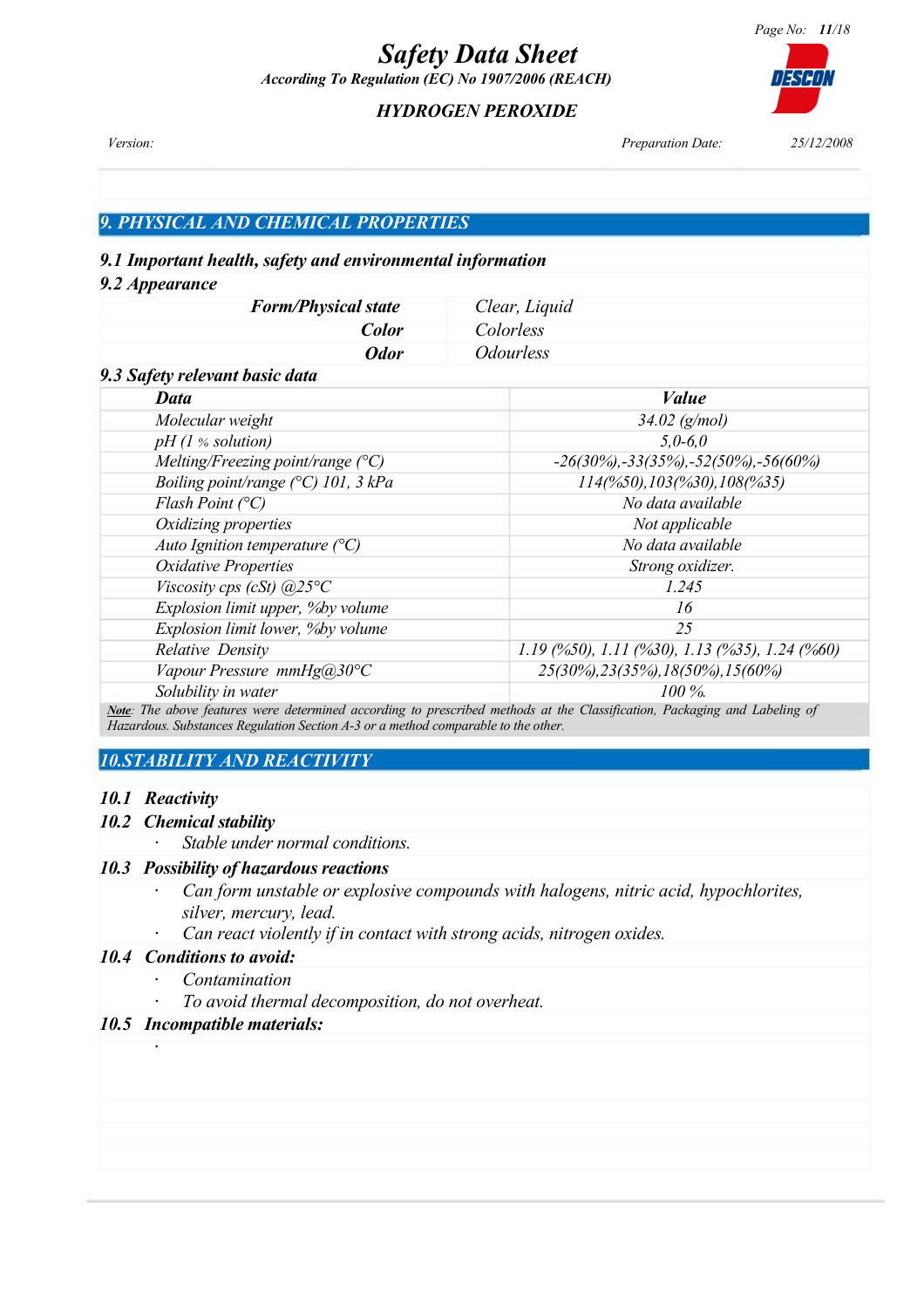*According To Regulation (EC) No 1907/2006 (REACH)*

### *HYDROGEN PEROXIDE*

*Version: Preparation Date: 25/12/2008 Revision Date: 01/01/2021 Next revision Date: 01/01/20223.0* 

· *No data available.*

### *11.TOXICOLOGICAL INFORMATION*

### *10.8 General Information*

- · *Exposure Routes: Inhalation and Oral.*
- · *Target organ effects: Skin Corrosive and respiratory and eye irritant.*

### *11.1 Acute toxicity*

*Acute oral toxicity* 

*- LD50, rat, 1,193 - 1,270 mg/kg (H2O2 35 %)*

- *Acute inhalation toxicity*
- *- LC50, 4 h, rat, > 0.17 mg/l (H2O2 50 %), Remarks: vapour*
- *Acute dermal toxicity*
- *- LD50, rabbit, > 2,000 mg/kg (H2O2 35 %)*

### *11.2 Skin corrosion/irritation and Eye damage/irritation:*

*Skin irritation* 

*- rabbit, Skin irritation (H2O2 35 %)*

*Eye irritation*

*- rabbit, Severe eye irritation (H2O2 10 %)*

*Irritation (other route)*

*- Inhalation, Human experience, Irritating to respiratory system., 665 mg/m3, RD 50, (H2O2 50 %)*

### *11.3 CMR effects (Carcinogenity) :*

*This product is not considered to be a carcinogen by*  $IARC<sup>1</sup>, ACGIH<sup>2</sup>, NTP<sup>3</sup> or OSHA<sup>4</sup>.$ *Oral, Prolonged exposure, mouse, Target Organs: duodenum, carcinogenic effects - Dermal, Prolonged exposure, mouse, Animal testing did not show any carcinogenic effects*

### *11.4 CMR effects (Mutagenicity and Toxicity for reproduction) :*

- *No indication of mutagenicity when tested in vitro in the Bacterial Reverse Mutation Assay and in vivo using the Micronucleus Assay.*
- *Genetic toxicity in vitro*
- *- In vitro tests have shown mutagenic effects.*
- *Genetic toxicity in vivo*
- *- In vivo tests did not show mutagenic effects*
- *Substance is totally biotransformed (metabolised).*
- *- study scientifically unjustified*

### *11.5 Other Toxicological Effects:*

| Allergic Effects                                      | No data available.                                                                                                                                                                                                                                                                                       |
|-------------------------------------------------------|----------------------------------------------------------------------------------------------------------------------------------------------------------------------------------------------------------------------------------------------------------------------------------------------------------|
| Effects on Repeated Doses<br><b>Chronic Exposures</b> | Chronic toxicity<br>- Oral, 90-day, mouse, Target Organs: Gastrointestinal tract,<br>Lowest observable effect level: 300 ppm,<br><b>LOAEL</b><br>- Oral, 90-day, mouse, NOEL: 100 ppm, NOAEL<br>- Inhalation, 28-day, rat, Target Organs: Respiratory system,<br>Lowest observable effect level: 10 ppm, |

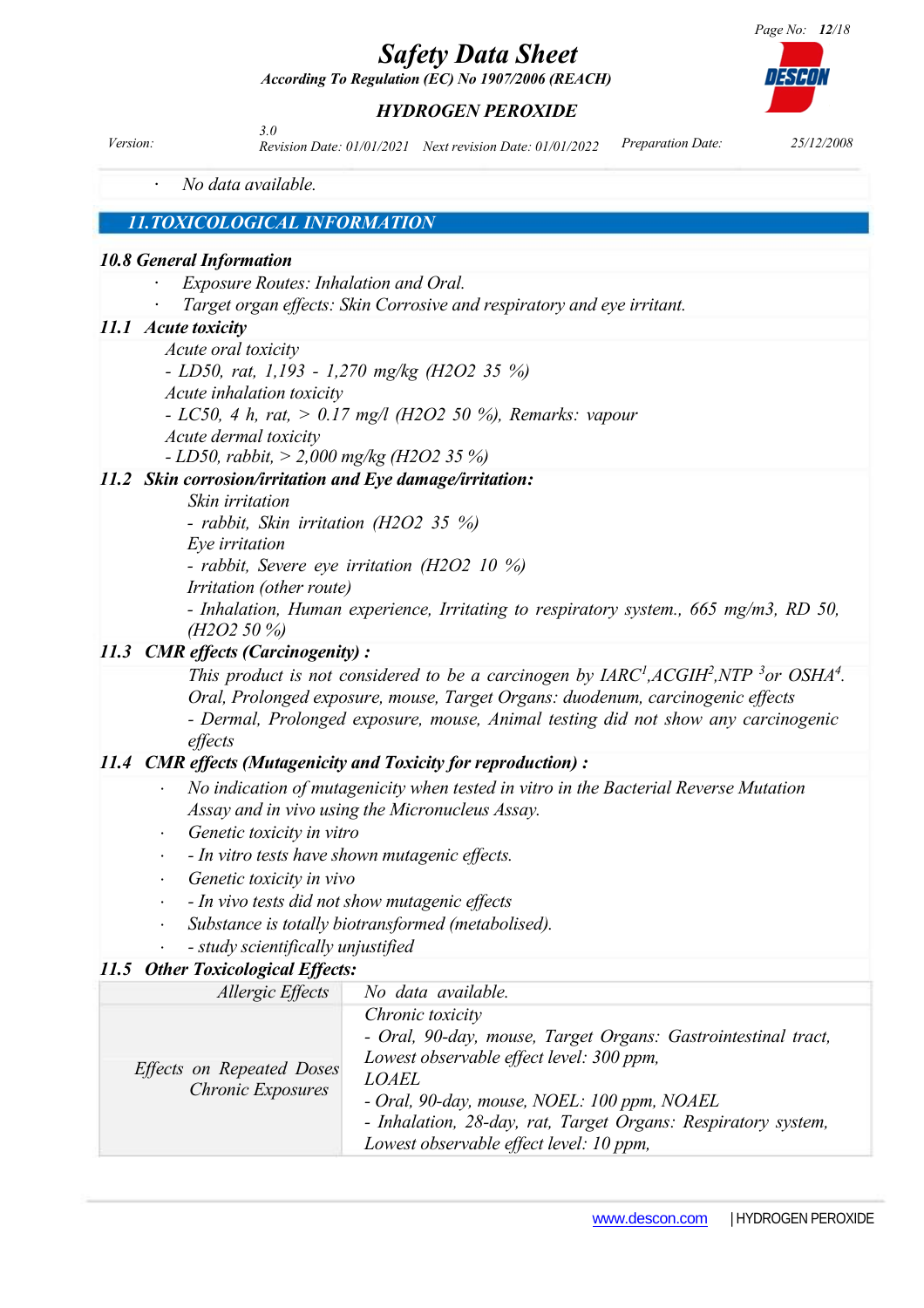*According To Regulation (EC) No 1907/2006 (REACH)*



### *HYDROGEN PEROXIDE*

| Version:                                                                              | 3.0                                               | <b>Preparation Date:</b><br>25/12/2008<br>Revision Date: 01/01/2021 Next revision Date: 01/01/2022                                                  |  |  |  |  |
|---------------------------------------------------------------------------------------|---------------------------------------------------|-----------------------------------------------------------------------------------------------------------------------------------------------------|--|--|--|--|
|                                                                                       |                                                   | LOAEL, vapour<br>- Inhalation, 28-day, rat, NOEL: 2 ppm, NOAEL, vapour                                                                              |  |  |  |  |
|                                                                                       | Sensitization                                     | Guinea pig; Did not cause sensitization on laboratory animals.                                                                                      |  |  |  |  |
|                                                                                       | Developmental Toxicity<br><i>(Teratogenicity)</i> | No data available.                                                                                                                                  |  |  |  |  |
|                                                                                       | Fertility                                         | No data available.                                                                                                                                  |  |  |  |  |
|                                                                                       | Toxicokinetics                                    | No data available                                                                                                                                   |  |  |  |  |
|                                                                                       | 11.6 STOT-single/repeated exposures:              |                                                                                                                                                     |  |  |  |  |
|                                                                                       | STOT-single exposure No data available            |                                                                                                                                                     |  |  |  |  |
|                                                                                       | STOT-repeated exposure No data available.         |                                                                                                                                                     |  |  |  |  |
| Symptoms related to the physical, chemical and toxicological characteristics:<br>11.7 |                                                   |                                                                                                                                                     |  |  |  |  |
|                                                                                       | In case of inhalation                             | Inhalation of vapours is irritating to the respiratory system, may<br>cause throat pain and cough.<br>- Risk of: Nose bleeding, chronic bronchitis. |  |  |  |  |
|                                                                                       | In case of skin contact                           | <i>Irritation</i><br>- Risk of: Burn                                                                                                                |  |  |  |  |
|                                                                                       | In case of eye contact                            | Severe eye irritation<br>- Risk of serious damage to eyes.<br>- Symptoms: Redness, Lachrymation, Swelling of tissue                                 |  |  |  |  |
|                                                                                       | In case of ingestion                              | Severe irritation                                                                                                                                   |  |  |  |  |

### *11.8 Additional Toxicological Information:*

- *Toxicological classifications are based on available knowledge and information*
- *EEC classification: T; Toxic , C; Corrosive*
- *The special effects to health are considered by taking into account the information in section 3.*

### *12.ECOLOGICAL INFORMATION*

### *12.1Ecotoxicity:*

*Acute toxicity* 

- *- Fishes, Pimephales promelas, LC50, 96 h, 16.4 mg/l*
- *- Fishes, Pimephales promelas, NOEC, 96 h, 4.3 mg/l*
- *- Crustaceans, Daphnia pulex, EC50, 48 h, 2.4 mg/l Remarks: fresh water, semi-static test*
- *- Crustaceans, Daphnia pulex, NOEC, 48 h, 1 mg/l*

*Remarks: fresh water, semi-static test*

*Chronic toxicity*

- *- Algae, Skeletonema costatum, EC50, growth rate, 72 h, 2.6 mg/l*
- *- Algae, Skeletonema costatum, NOEC, 72 h, 0.63 mg/l*
- *- Algae, Chlorella vulgaris, EC50, Growth rate, 72 h, 4.3 mg/l*
- *- Algae, Chlorella vulgaris, NOEC, 72 h, 0.1 mg/l*

### *12.2Photo degradation*

*No data available.* 

### *12.3Effects on Waste Water Treatment Plants*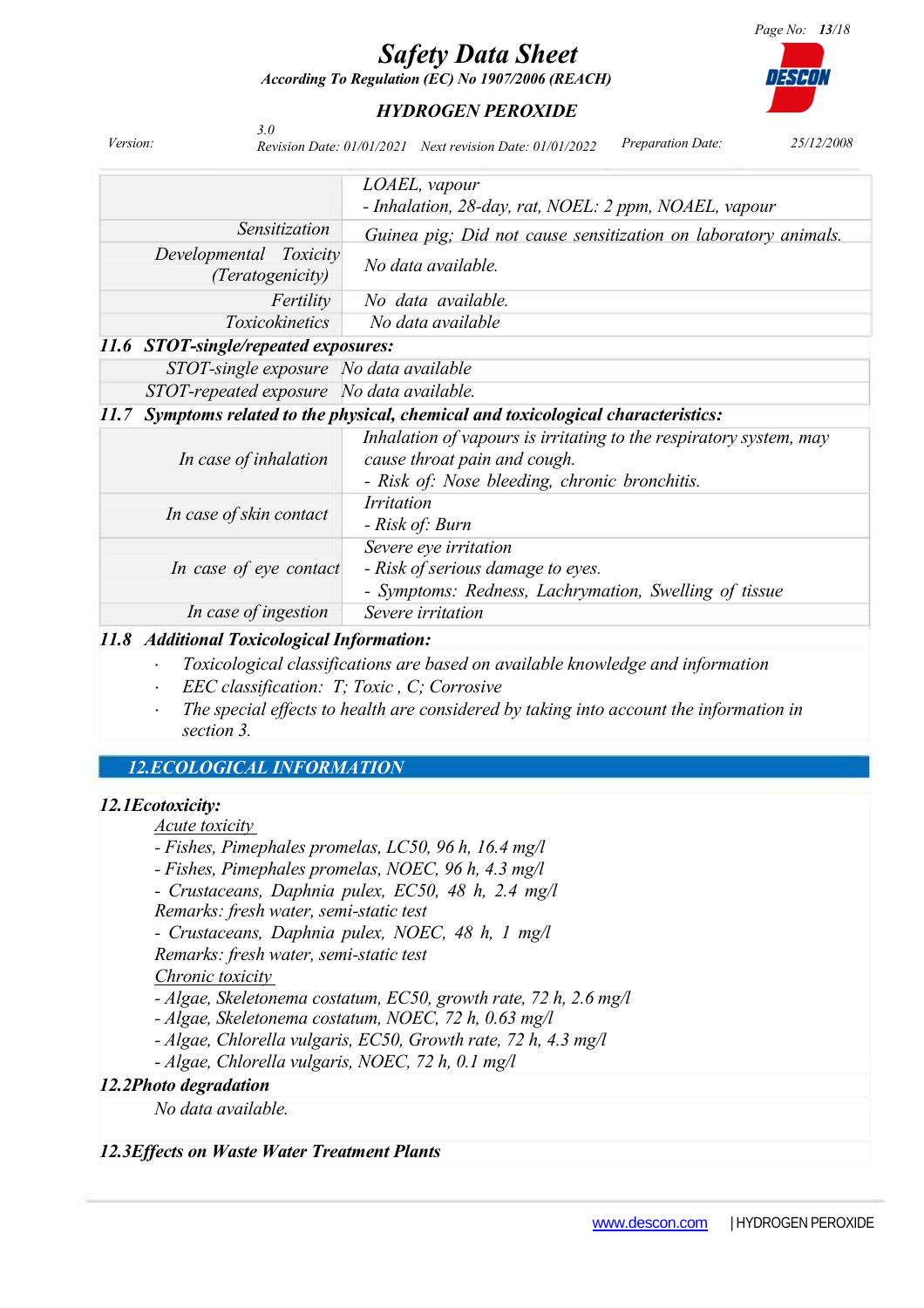*HYDROGEN PEROXIDE*

*According To Regulation (EC) No 1907/2006 (REACH)*

*3.0* 

|             | Product has inhibitory effects on the activities of micro-organisms, whether the                                                                                                                                                                                                                                                                                                                                                                                                                                                                                                                             |                                                                                           |
|-------------|--------------------------------------------------------------------------------------------------------------------------------------------------------------------------------------------------------------------------------------------------------------------------------------------------------------------------------------------------------------------------------------------------------------------------------------------------------------------------------------------------------------------------------------------------------------------------------------------------------------|-------------------------------------------------------------------------------------------|
|             | 12.4 Mobility                                                                                                                                                                                                                                                                                                                                                                                                                                                                                                                                                                                                | Information is not related, the likely impact on waste water treatment plants is unknown. |
|             | Liquid.                                                                                                                                                                                                                                                                                                                                                                                                                                                                                                                                                                                                      |                                                                                           |
|             | Highly soluble in water, 100 %                                                                                                                                                                                                                                                                                                                                                                                                                                                                                                                                                                               |                                                                                           |
|             | Water threat class                                                                                                                                                                                                                                                                                                                                                                                                                                                                                                                                                                                           | No data available                                                                         |
|             | Clean Water Impact                                                                                                                                                                                                                                                                                                                                                                                                                                                                                                                                                                                           | No data available                                                                         |
|             | Known or predicted environmental distribution                                                                                                                                                                                                                                                                                                                                                                                                                                                                                                                                                                | No data available                                                                         |
| <i>12.5</i> | Results of PBT and $vPvB$ assessment $\cdot$                                                                                                                                                                                                                                                                                                                                                                                                                                                                                                                                                                 |                                                                                           |
|             | Persistence and degradability                                                                                                                                                                                                                                                                                                                                                                                                                                                                                                                                                                                |                                                                                           |
|             | Abiotic degradation                                                                                                                                                                                                                                                                                                                                                                                                                                                                                                                                                                                          |                                                                                           |
|             | - Air, indirect photo-oxidation, t 1/2 24 h<br>Conditions: sensitizer: OH radicals<br>- Water, redox reaction, t 1/2 120 h<br>Conditions: mineral and enzymatic catalysis, fresh water, salt water<br>- Soil, redox reaction, $t$ 1/2 12 h<br>Conditions: mineral and enzymatic catalysis<br><b>Biodegradation</b><br>- aerobic, t $1/2 < 2$ min<br>Conditions: biological treatment sludge<br>Remarks: Readily biodegradable.<br>- aerobic, $t$ 1/2 from 0.3 - 5 d<br>Conditions: fresh water<br>Remarks: Readily biodegradable.<br>- anaerobic<br>Conditions:<br>Soil/sediments<br>Remarks: not applicable |                                                                                           |
|             | <b>Bioaccumulation Potential:</b>                                                                                                                                                                                                                                                                                                                                                                                                                                                                                                                                                                            |                                                                                           |
|             | Bioaccumulative potential: -1.57                                                                                                                                                                                                                                                                                                                                                                                                                                                                                                                                                                             |                                                                                           |
|             | Result: Does not bioaccumulate.                                                                                                                                                                                                                                                                                                                                                                                                                                                                                                                                                                              |                                                                                           |
|             | 12.6 Additional information                                                                                                                                                                                                                                                                                                                                                                                                                                                                                                                                                                                  |                                                                                           |
|             | $log Pow@20^{\circ}C: 1.78 \times 10^{12}$<br>$\bullet$                                                                                                                                                                                                                                                                                                                                                                                                                                                                                                                                                      |                                                                                           |
|             | Harmful to aquatic life.<br>$\bullet$                                                                                                                                                                                                                                                                                                                                                                                                                                                                                                                                                                        |                                                                                           |
|             | Do not allow to be released into the environment                                                                                                                                                                                                                                                                                                                                                                                                                                                                                                                                                             |                                                                                           |
|             | See the sections 6, 7, 13, 14 and 15.<br>$\ddot{\phantom{1}}$                                                                                                                                                                                                                                                                                                                                                                                                                                                                                                                                                |                                                                                           |
|             | <b>13.DISPOSAL CONSIDERATIONS</b>                                                                                                                                                                                                                                                                                                                                                                                                                                                                                                                                                                            |                                                                                           |
|             |                                                                                                                                                                                                                                                                                                                                                                                                                                                                                                                                                                                                              |                                                                                           |

### *13.1 Product / Packaging disposal*

- *Burn in a chemical incinerator equipped with an afterburner and scrubber but exert extra care in igniting as this material is highly flammable.*
- *Offer surplus and non-recyclable solutions to a licensed disposal company.*
- *Contact a licensed professional waste disposal service to dispose of this material.*

### *13.2 Contaminated packaging*

*Empty containers.*



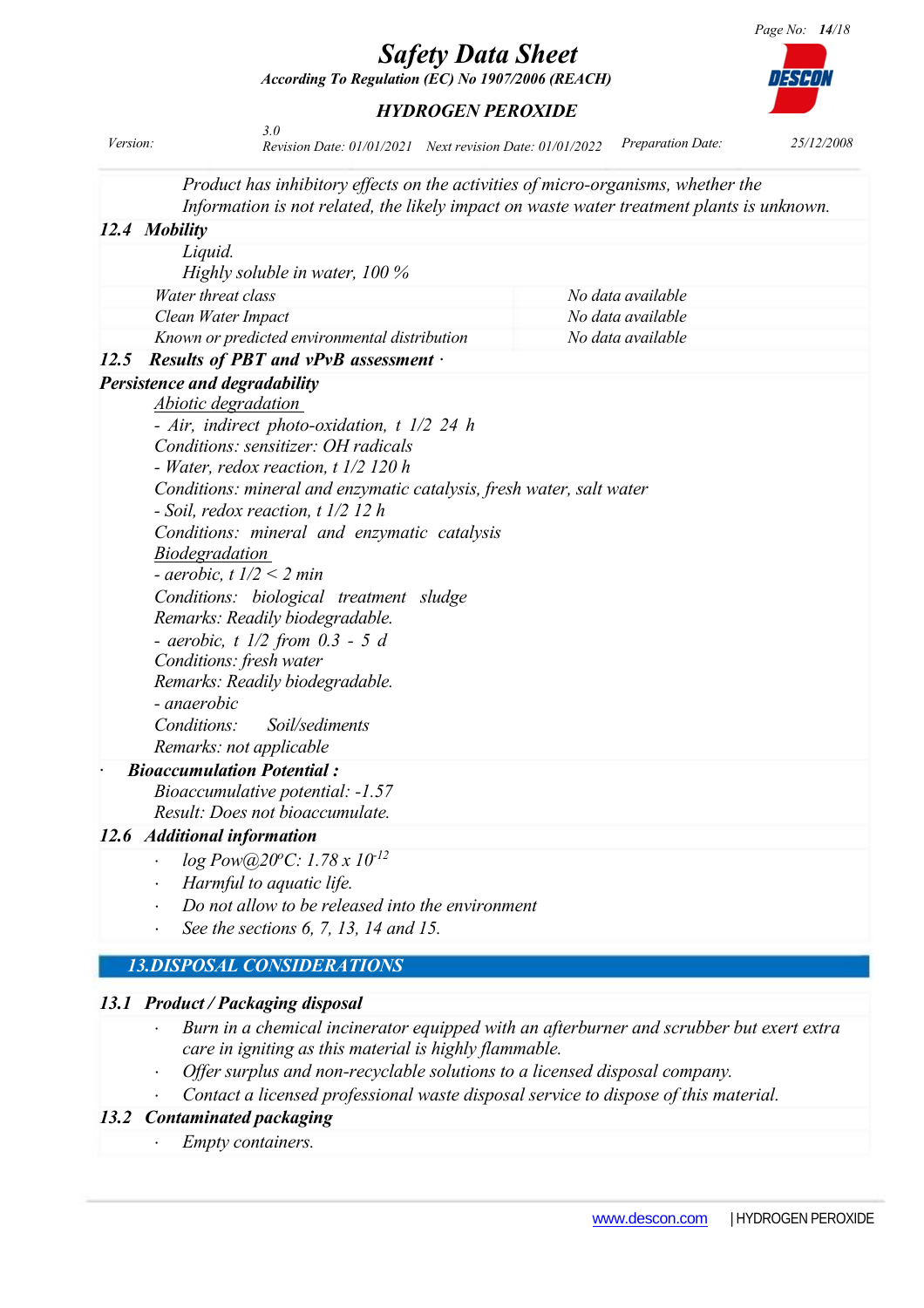- *DO NOT allow wash water from cleaning or process equipment to enter drains.*
- *It may be necessary to collect all wash water for treatment before disposal.*
- *In all cases disposal to sewer may be subject to local laws and regulations and these should be considered first.*
- *Where in doubt contact the responsible authority.*
- *If this product has been altered or contaminated with other hazardous materials, appropriate waste analysis may be necessary to determine proper method for disposal.*

### *13.4 European Waste Catalogue*

- *According to the European Waste Catalogue, Waste Codes are not product specific but application specific. Waste Codes should be assigned by the User based on the application in which the product is used.*
- *Uncleaned packaging must be disposed of in accordance with official local regulations*
- *The final classification has to be done together with the local waste disposal company / authority.*

### *1. TRANSPORT INFORMATION*

*UN 2014- HYDROGEN PEROXIDE, AQUEOUS SOLUTION with not less than 20% but not more than 60% hydrogen peroxide (stabilized as necessary)*

|                             | ADR <sup>5</sup> /RID <sup>6</sup>                                      | <i><b>ADNR</b></i> | $IMDG^7$      | $ICAO^8/IATA^9$ |
|-----------------------------|-------------------------------------------------------------------------|--------------------|---------------|-----------------|
| <b>TRANSPORTATION</b>       | Road                                                                    | <b>River</b>       | <b>Marine</b> | <i>Airways</i>  |
| <b>PROPER SHIPPING NAME</b> | UN 2014- HYDROGEN PEROXIDE, AQUEOUS SOLUTION with not less than 20% but |                    |               |                 |
|                             | not more than 60% hydrogen peroxide (stabilized as necessary)           |                    |               |                 |
| UN/ID No.                   | 2014                                                                    | 2014               | 2014          | 2014            |
| <i><b>SYMBOL</b></i>        |                                                                         |                    |               |                 |

### *HYDROGEN PEROXIDE*

*According To Regulation (EC) No 1907/2006 (REACH)*

*Safety Data Sheet*

| Version: |                             | Revision Date: 01/01/2021 Next revision Date: 01/01/2022 | <i>Preparation Date:</i> | 25/12/2008 |
|----------|-----------------------------|----------------------------------------------------------|--------------------------|------------|
|          | Clean container with water. |                                                          |                          |            |

- *Dispose of rinse water in accordance with local and national regulations. Where possible recycling is preferred to disposal or incineration.*
- *In accordance with local and national regulations.*
- *All residual material must be emptied and the containers recycled where possible. Where recycling is not possible, containers must be disposed of in accordance with Federal (country-specific), state, and local regulations.*
- *If questions exist about disposal, please contact the manufacturer for additional information.*
- *If there is product residue in the emptied container, follow directions for handling on the container's label.*

### *13.3 Disposal Methods*

- *This material may be recycled if unused, or if it has not been contaminated so as to make it unsuitable for its intended use.*
- *Shelf life considerations should also be applied in making decisions of this type. Note that properties of a material may change in use, and recycling or reuse may not always be appropriate.*
	-
- 
- 
- 

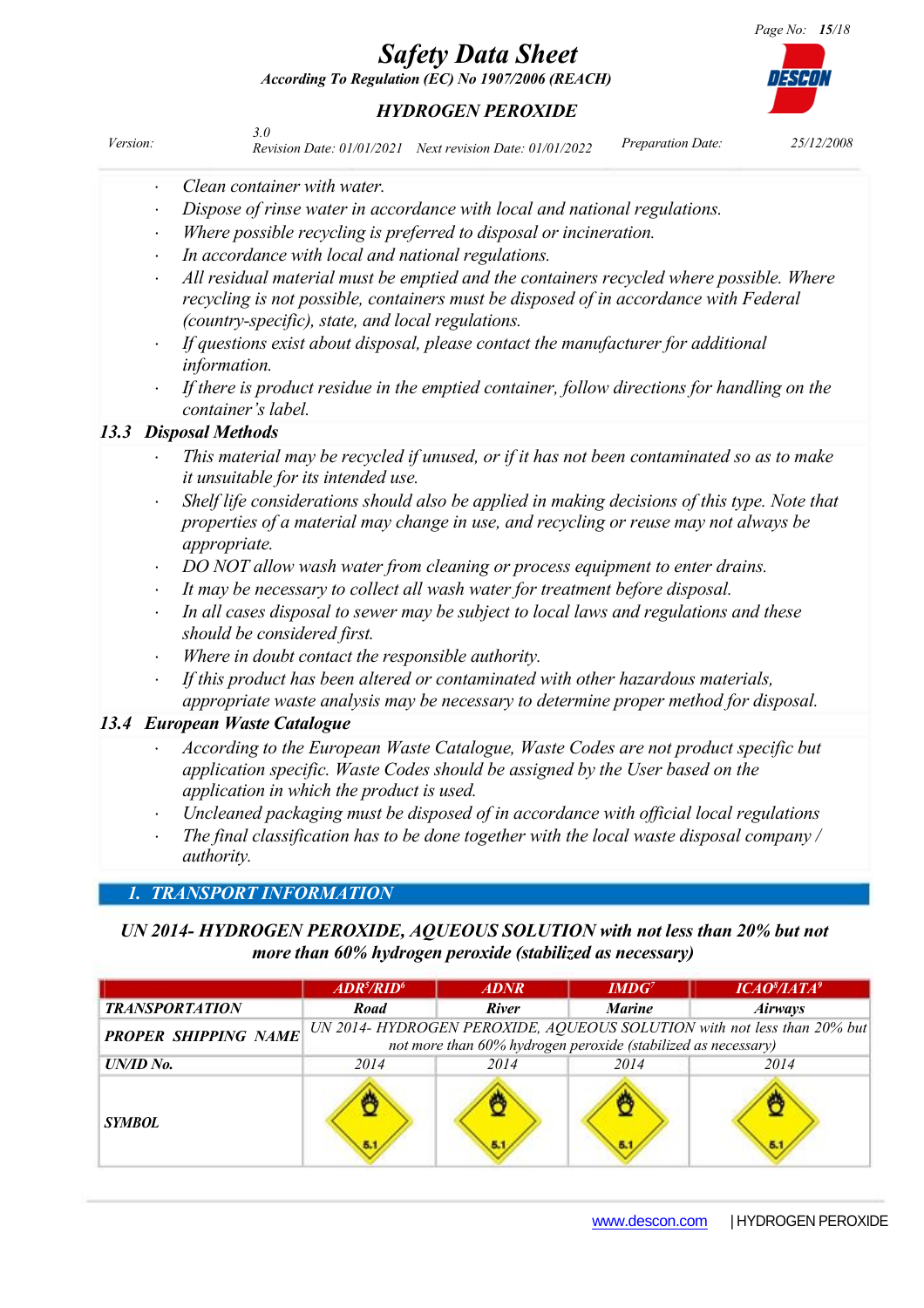*According To Regulation (EC) No 1907/2006 (REACH)*

### *HYDROGEN PEROXIDE*

*Version: Preparation Date: 25/12/2008 Revision Date: 01/01/2021 Next revision Date: 01/01/20223.0* 

| <b>CLASS</b>                                                                       | 5,1                        | 5.1       | 5,1         | 5.1                        |
|------------------------------------------------------------------------------------|----------------------------|-----------|-------------|----------------------------|
| <b>PACKAGING GROUP</b>                                                             | $\boldsymbol{\mathit{II}}$ |           |             | $\boldsymbol{\mathit{II}}$ |
| <b>LABELLING NO</b>                                                                | $5.1 + 8$                  | $5.1 + 8$ | $5.1 + 8$   | $5.1 + 8$                  |
| <b>CLASSIFICATION CODE</b>                                                         | OCI                        |           |             |                            |
| <b>HAZARD NO (HIN NO)</b>                                                          | 58                         |           |             |                            |
| EmS                                                                                |                            |           | $F-H$ ; S-Q |                            |
| <b>MARINE Pollutant</b>                                                            |                            |           | NO          |                            |
| <b>Road Transport Notes:</b> This product is not regulated as a hazardous material |                            |           |             |                            |

*Road Transport Notes: This product is not regulated as a hazardous material.* 

### *15.REGULATORY INFORMATION*

### *15.1 Safety, Health And Envitonmental Regulations /Legislation Specific For The Substance:*

*- Regulation (EC) 1907/2006 (REACH);*

*- Regulation (EC) No 1272/2008 of the European parliament and of the council on*

*classification, labelling and packaging of substances and mixtures, amending and repealing Directives 67/548/EEC and 1999/45/EC, and amending Regulation (EC) No 1907/2006;*

*- Commission regulation (EU) No 453/2010, amending Regulation (EC) No 1907/2006 of the European Parliament and of the Council on the Registration, Evaluation, Authorisation and Restriction of Chemicals (REACH);*

*- in compliance with applicable Classification and Labeling Procedure for Hazardous Chemical Substances and Preparations;*

*- in compliance with applicable Procedure of Safety Data Sheet Requirements and Supply thereof to Professional Users;*

*- in compliance with applicable General Regulations for Storage of Hazardous Chemical Substances and Preparations;*

*Price thereof;*

*- in compliance with 67/548/EEC Directive;*

*- in compliance with European Agreement concerning the International Carriage of Dangerous Goods by Road (ADR).*

- *Toxic Substance Control Act list (TSCA) : - In compliance with inventory.*

*- Australian Inventory of Chemical Substances (AICS): - In compliance with inventory.*

*- Canadian Domestic Substances List (DSL) : - In compliance with inventory.*

*- Korean Existing Chemicals Inventory (KECI (KR)) : - In compliance with inventory.*

*- EU list of existing chemical substances (EINECS): - In compliance with inventory.*

*- Japanese Existing and New Chemical Substances (MITI List) (ENCS) : - In compliance with inventory.*

*- Inventory of Existing Chemical Substances (China) (IECS) : - In compliance with inventory.*

*- Philippine Inventory of Chemicals and Chemical Substances (PICCS) : - In compliance with inventory.*

*- New Zealand Inventory of Chemicals (NZIOC) : - In compliance with inventory.*

### *15.2 Chemical Safety Assessment*

### *15.2.1 HAZARD*

*CLP classification according to Annex VI of CLP (Regulation (EC) No 1272/2008)*

- *May intensify fire; oxidizer.*
- *Harmful if swallowed*
- *Causes severe skin burns and eye damage*

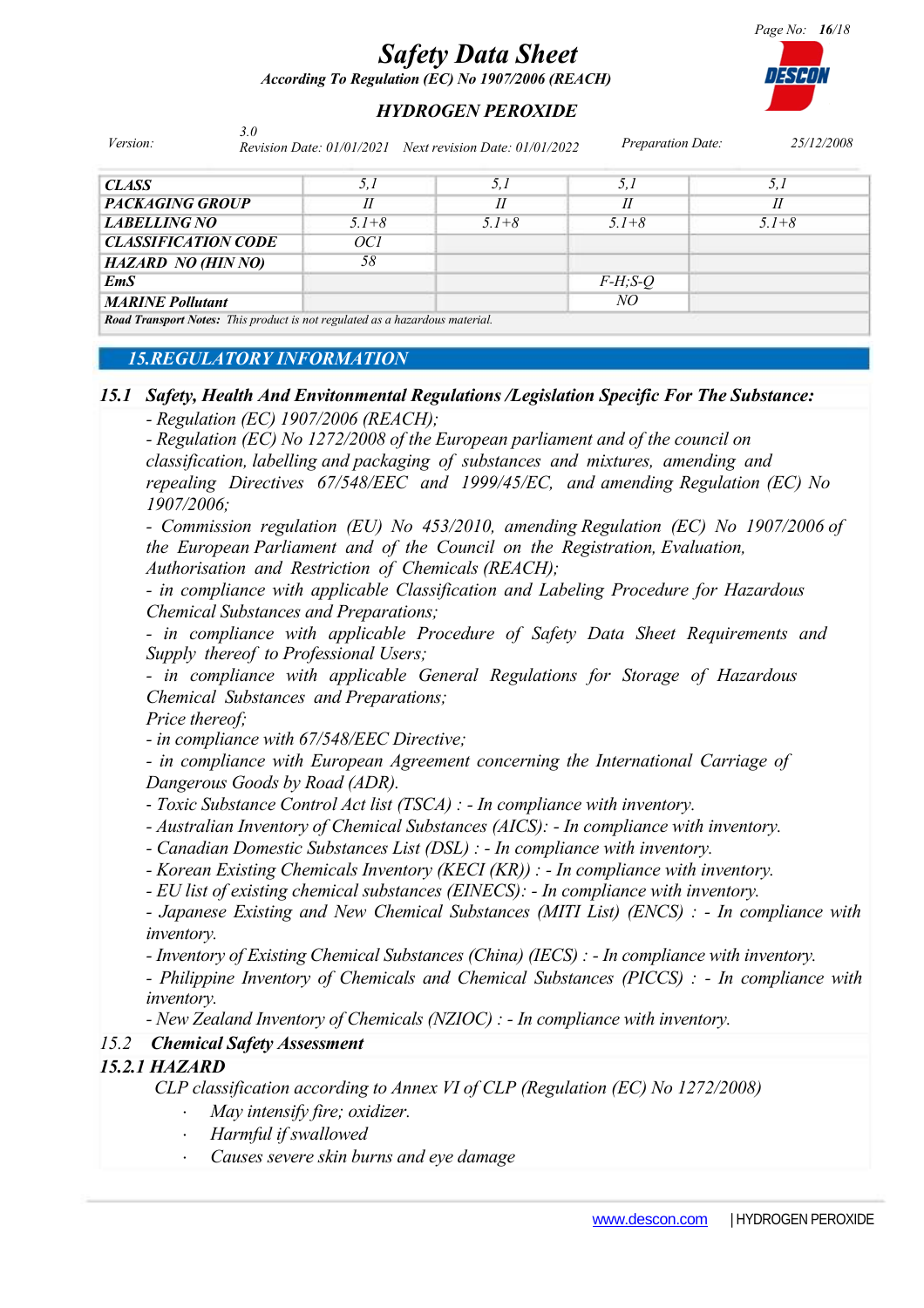*According To Regulation (EC) No 1907/2006 (REACH)*

### *HYDROGEN PEROXIDE*

| Version: | Revision Date: 01/01/2021 Next revision Date: 01/01/2022 | Preparation Date: | 25/12/2008 |
|----------|----------------------------------------------------------|-------------------|------------|
|          |                                                          |                   |            |

- *Causes serious eye damage*
	- *Harmful if inhaled.*
	- *May cause respiratory irritation*

### *15.2.2 RISK*

#### *Risk Codes:*

- *Heating may cause an explosion*
- *Contact with combustible material may cause fire*
- *Harmful by inhalation and if swallowed*
- *Causes burns*

### *15.3 Label Elements*

*This safety datasheet complies with the requirements of Regulation (EC) No. 1907/2006 and ISO 11014:2009. This product is classified according to EU Directive 67/548/EC and GHS/CLP.* 

 *System of specific information relating to Dangerous Preparations: 2001/58/EC as amended by Directive 93/112/EC, 2001/58/EC and 2006/8/EC.* 

### *16.OTHER INFORMATION*

### *16.1 Other Information*

- *For additional information regarding Descon Oxychem limited products please contact the - info@desconoxychem.com*
- *The above information complies with the 199/45/EC and 1907/2006 Directives and their amendments.*
- *In all cases of potential poisoning supportive therapy is of the utmost importance.*

### *16.2 Related Person*

- *Tauheed Ahmed Khan*
- *Prepared by: Muhammad Arif [Arif.Muhammad@descon.com](mailto:Arif.Muhammad@descon.com)*

### *16.3 Revision Date:*

### *Revision Date: 01/01/2018 Next revision Date: 01/01/2019*

*Version: 3.0 /EN*

### *16.4 Reason of issue*

### *Compiling according to Regulation (EC) No 1272/2008 [CLP/GHS]*

|  |  |  | 16.7 Relevant R-, H- and EUH Phrases (number of full text) |
|--|--|--|------------------------------------------------------------|
|--|--|--|------------------------------------------------------------|

|             | <b>R5</b> Heating may cause an explosion              |
|-------------|-------------------------------------------------------|
| R8          | Contact with combustible material may cause fire      |
|             | <b>R20/22</b> Harmful by inhalation and if swallowed. |
| R35         | Causes severe burns.                                  |
| H271        | May cause fire or explosion; strong oxidiser.         |
| <i>H302</i> | Harmful if swallowed.                                 |
| H314        | Causes severe skin burns and eye damage.              |
| H318        | Causes serious eye damage                             |
|             |                                                       |